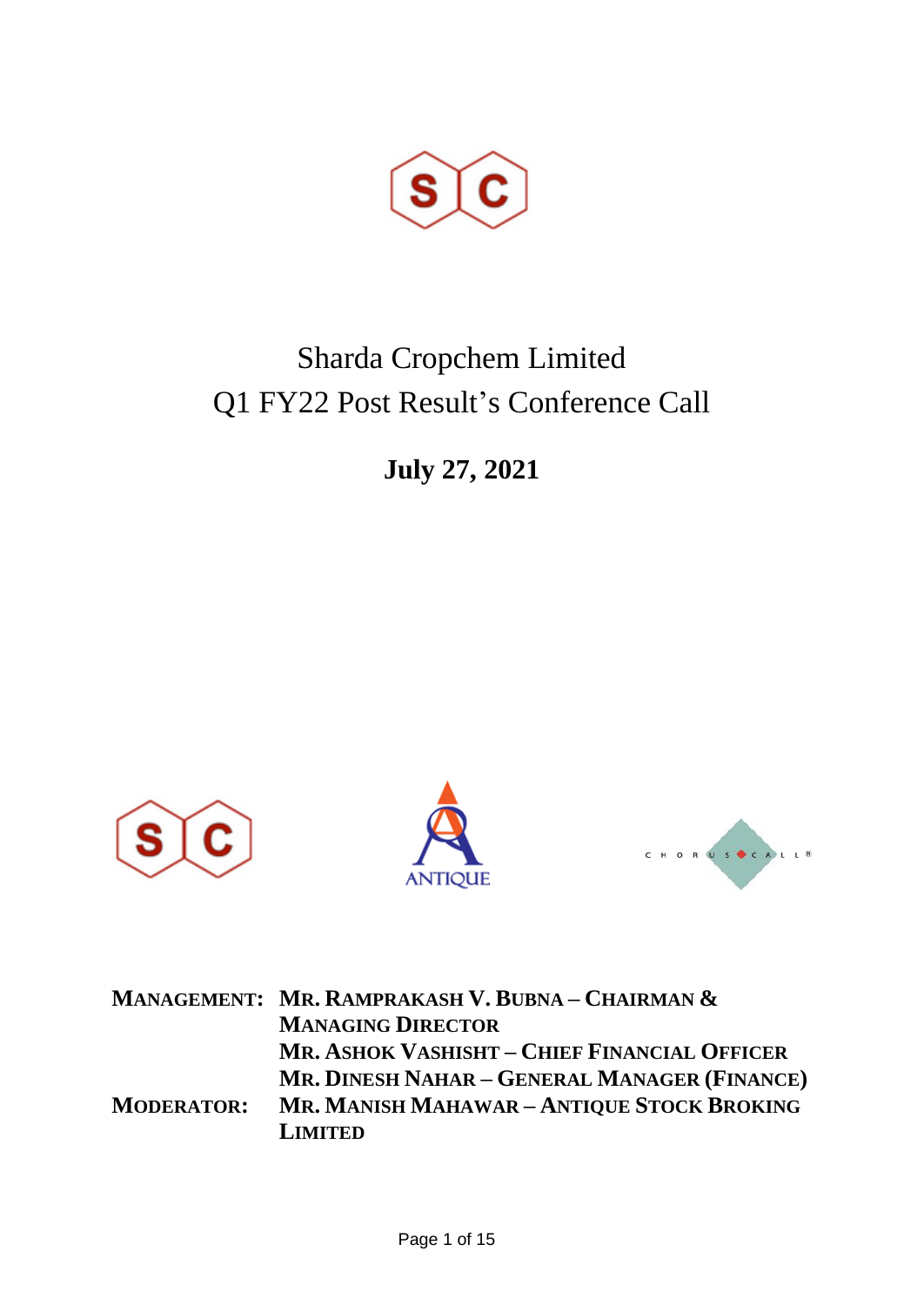

- **Moderator:** Ladies and gentlemen, good day and welcome to the Sharda Cropchem Limited Q1 FY22 post results conference call hosted by Antique Stock Broking Limited. As a reminder, all participants' lines will be in the listen-only mode and there will be an opportunity for you to ask questions after the presentation concludes. Should you need assistance during the conference call, please signal an operator by pressing "\*" then "0" on your touch-tone phone. Please note that this conference is being recorded. I now hand the conference over to Mr. Manish Mahawar from Antique Stock Broking Limited. Thank you and over to you, sir.
- **Manish Mahawar:** Thank you Malika. On behalf of Antique Stock Broking, I would like to welcome all the participants on the call of Sharda Cropchem Limited. From the management, we have Mr. R.V. Bubna – Chairman & Managing Director; Mr. Ashok Vashisht – CFO; and Mr. Dinesh Nahar – GM (Finance) on the call. Without further ado, I would like to handover the call to Mr. Bubna for opening remarks. Thank you and over to you, Bubnaji.
- **Ramprakash V. Bubna:** Thank you Mr. Manish. Good day ladies and gentlemen. A very warm welcome to everyone presents here for the earnings call of Sharda Cropchem Limited for Q1 FY22. Sharda Cropchem is represented by me, Ramprakash Bubna – Chairman & Managing Director; our Chief Financial Officer – Mr. Ashok Vashisht; and Mr. Dinesh Nahar – General Manager (Finance). Talking briefly about our Q1 FY22 results:

Revenues grew by 60.1% year-on-year (YoY) from Rs. 389 crores in Q1 FY21 to Rs. 623 crores in Q1 FY22 led by strong volume growth across the geographies. Europe grew by 47.5% YoY, NAFTA grew 74.9% YoY, LATAM grew about 106.8% YoY, and the Rest of the World grew by about 19.8% YoY.

During Q1 FY22, our agrochemicals and non-agrochemicals mix stood at 86:14. The agrochemical business grew by 73.9% YoY. Europe grew by 60.1% YoY, NAFTA grew by 98.5% YoY, LATAM grew by 109.6% YoY and the Rest of the World grew by 7.4% YoY. The formulation to AI mix stood at 89:11 in Q1 FY22. The nonagrochemical business grew by 8.2% during Q1 FY22. NAFTA grew by 13.5% YoY, LATAM grew by 69.0% YoY, Rest of the World grew by 38% year-on-year. On the other hand, Europe de-grew by 18.7% during this quarter.

The Company continues to strengthen its product portfolio by prudently investing in new product registrations. Sharda Copchem's total product registrations stood at 2,570 in Q1 FY22. Additionally, 1,026 applications for the product registrations globally are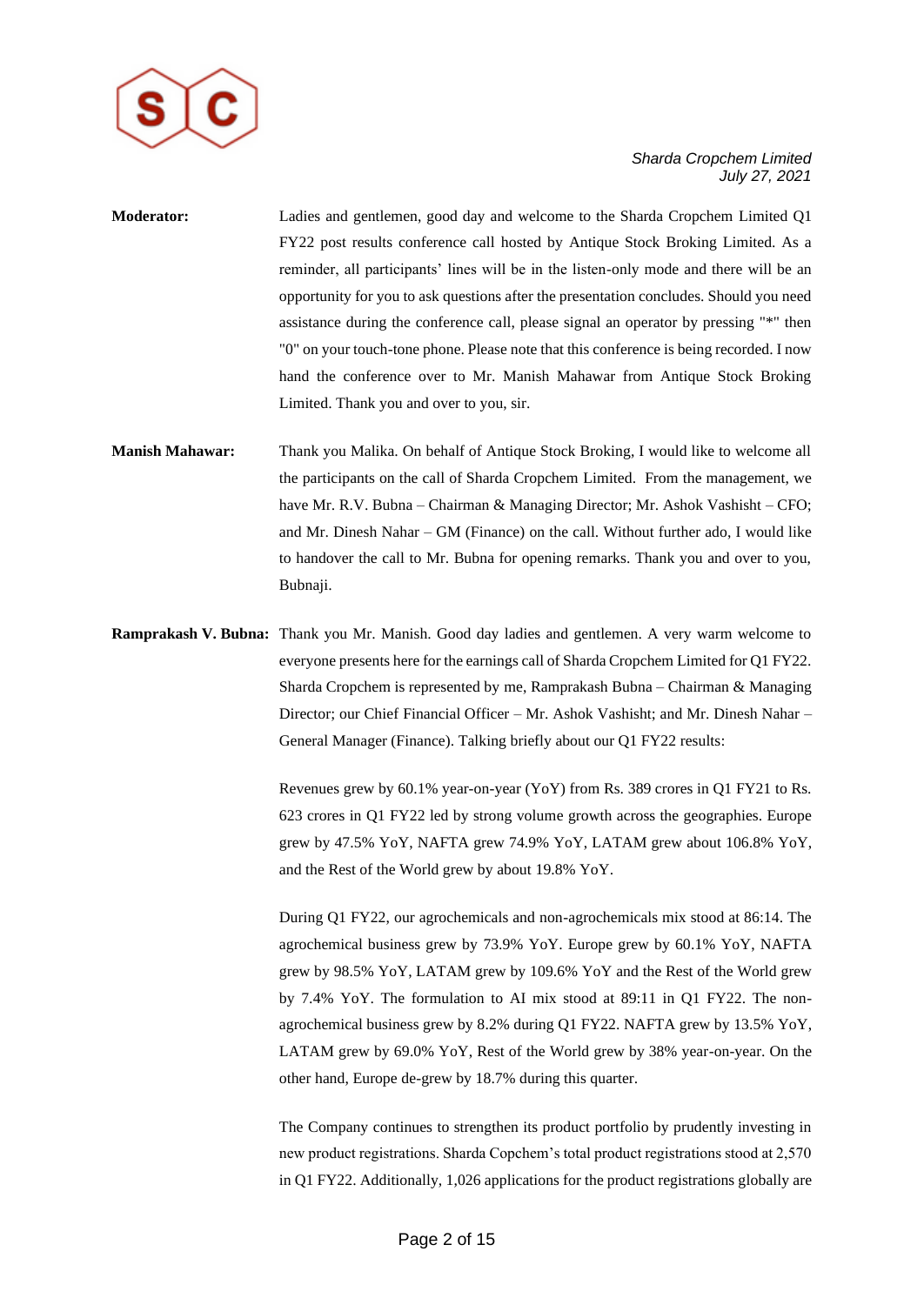

at different stages of approval. The CAPEX stood at Rs. 64 crores in Q1 FY22 vis-avis Rs. 71 crores in Q1 FY21.

With this brief overview, I would now like to handover the call to our CFO Mr. Ashok Vashisht for discussing our financial performance.

**Ashok Vashisht:** Ladies and gentlemen, a very good evening to all of you. I will give you a brief about the company's financial performance for Q1 FY22. During the quarter, our revenue grew by 60.1% YoY. This was mainly driven by strong volume growth across geographies at 48.2%, favorable realization to the tune of 8.2% coupled with exchange gain of nearly 3.7% during the quarter.

> Gross profits, we grew by 57.1% on a quarter-on-quarter basis from Rs. 116 crores in Q1 FY21 to Rs. 183 crores in Q1 FY22. Gross margins were marginally lower at 29.3% for Q1 FY22 mainly due to the product mix impact. In terms of geographical mix, the Europe region was the highest contributor followed by NAFTA and Latin America. EBITDA grew exponentially by 119.4% YoY from Rs. 49 crores in Q1 FY21 to Rs. 107 crores in Q1 FY22. The EBITDA margin expanded by 463 bps to 17.1% in Q1 FY22 predominantly driven by better operating leverage.

> Profit after tax grew by 36.4% YoY from Rs. 28 crores in Q1 FY21 to Rs. 38 crores in Q1 FY22.

> Cash profit stood at Rs. 92 crores for Q1 FY22 in comparison to Rs. 63 crores of Q1 FY21. With this strong performance, we further strengthened our cash position. The net cash position as on 30th June 2021 is Rs. 361 crores. In terms of working capital, we were at 88 days in Q1 FY22 against 89 days in Q1 FY21.

With this brief, we open the floor now for questions, and again I would like to thank each one of you for your time and participation.

**Moderator:** We will now begin the question & answer session. Ladies and gentlemen, we will wait for a moment while the question queue assembles. The first question is from the line of Bharat Gupta from Edelweiss Securities. Please go ahead.

**Bharat Gupta:** Thanks for the opportunity and congratulations for a good set of results. Can you bifurcate the growth in terms of pricing and the volumetric gains which we have done over the quarter?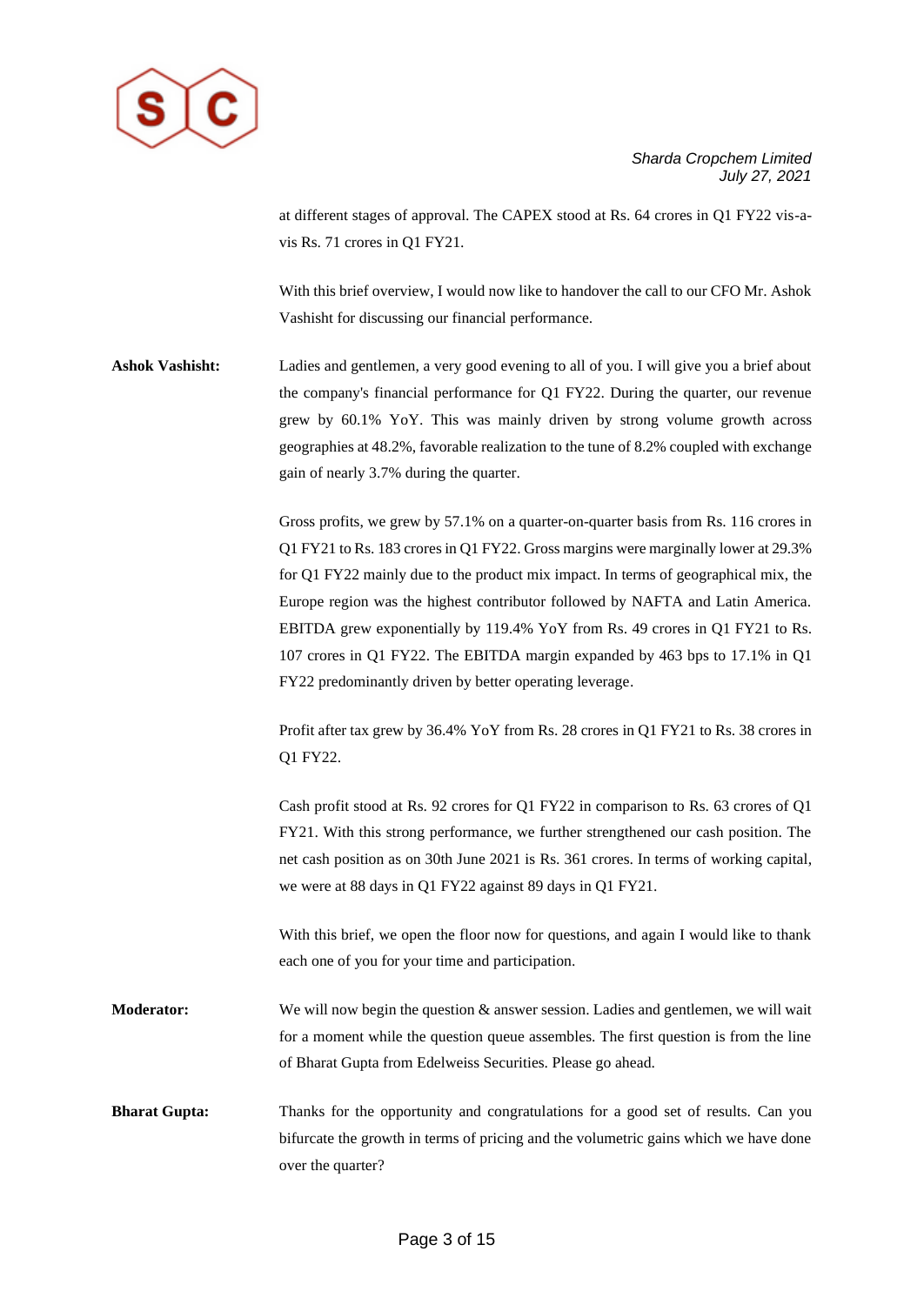

- **Ramprakash V. Bubna:** The growth based on volume was 48.2%, Foreign Exchange was 3.7% and price variation 8.2%, The total sales variation was 60.1%.
- **Ashok Vashisht:** Basically, what Mr. Bubna is trying to say is that volume growth is 48.2%, favorable price impact of 8.2%, and forex gain impact 3.7%.
- **Bharat Gupta:** We have done a reasonable amount of volumetric growth, what can be the key growth drivers? Europe we have done nearly 60% odd growth. Ultimately, can you throw some light on what have been the key growth drivers for us during the quarter?
- **Ramprakash V. Bubna:** I would say better penetration into the market where we are already present and rising customers acceptability.
- **Bharat Gupta:** In terms of our volumetric growth, can it be due to the incremental registrations which we have done over the quarter and the remunerative crop prices globally?
- **Ramprakash V. Bubna:** You cannot link directly with the number of registrations because there is a longer time lag between the time we get the registrations and the time when we start reaping the benefits of it. As we have stated, our total registrations were 2,570 during Q1 FY22 and was 2,543 in FY21. So, we have added 27 registrations during this quarter, but I would say that the addition of these 27 registrations in this quarter would not have a direct impact in the growth of the business. This growth has come up from the registrations which were received, maybe, 9, 12 or 15 months back.
- **Bharat Gupta:** Sir, we have seen an 8% kind of a pricing increase. Earlier, we will be used to organize conference call, you highlighted a couple of points that there have been cases like in terms of MNCs not hiking out the prices. How are we seeing the trend? Have they started increasing the prices for the molecules which we are also dealing in?
- **Ramprakash V. Bubna:** Whenever there is a shortage, when MNCs are not able to meet the requirements of a particular market or particular zone, we do witness a spurt in the demand and then we take advantage of the situation and hike our prices marginally where the customers are in need of the product.
- **Bharat Gupta:** My last question pertains to the gross margin side. We have seen that the gross margins remained under pressure during Q1 FY22. Is it primarily because we haven't taken the requisite price hikes or we haven't fully passed on the price hikes to the end customers? Is there still room for further improvement or is it a new norm where the gross margins are likely to continue below 30% range?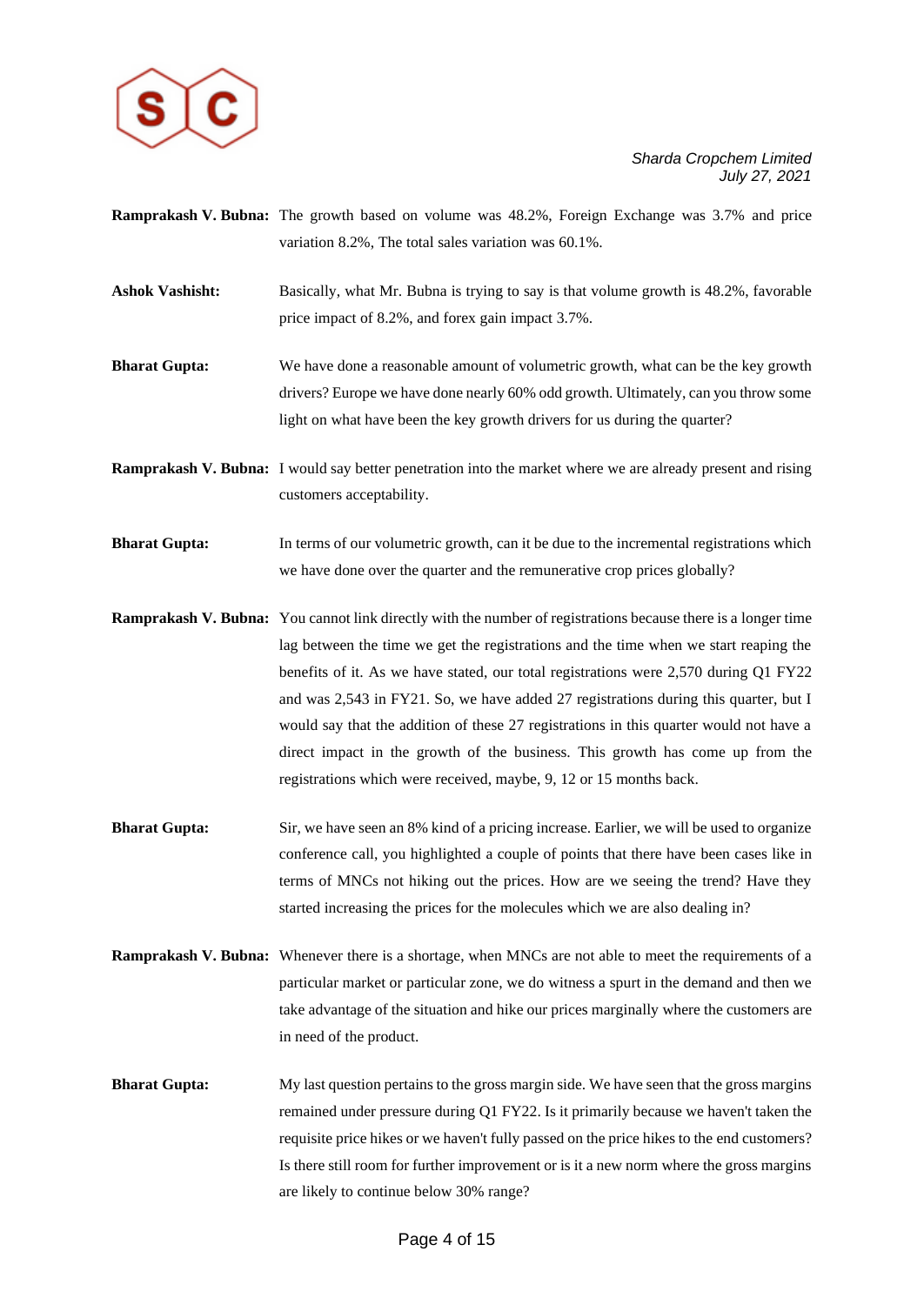

|                                         | <b>Ramprakash V. Bubna:</b> No, there is a possibility of gross margins touching 30% or even crossing 30%.                                                                                                                                                                                                                                                                                                                                                                                           |
|-----------------------------------------|------------------------------------------------------------------------------------------------------------------------------------------------------------------------------------------------------------------------------------------------------------------------------------------------------------------------------------------------------------------------------------------------------------------------------------------------------------------------------------------------------|
| <b>Bharat Gupta:</b>                    | That is likely to be witnessed in the subsequent quarters, right?                                                                                                                                                                                                                                                                                                                                                                                                                                    |
| Ramprakash V. Bubna: Yes.               |                                                                                                                                                                                                                                                                                                                                                                                                                                                                                                      |
| <b>Bharat Gupta:</b>                    | So, earlier guidance which used to be 31% to 33% range, that is sustainable going<br>ahead?                                                                                                                                                                                                                                                                                                                                                                                                          |
| Ramprakash V. Bubna: It is sustainable. |                                                                                                                                                                                                                                                                                                                                                                                                                                                                                                      |
| <b>Bharat Gupta:</b>                    | Sir, a bookkeeping question. Can you give a gross margin breakup across different<br>geographies?                                                                                                                                                                                                                                                                                                                                                                                                    |
|                                         | Ramprakash V. Bubna: Yes. Gross margin in Europe was 38.6%, NAFTA was 22.8%, LATAM 17%, and the<br>Rest of the World at 27.8%. Overall, it was 29.3%.                                                                                                                                                                                                                                                                                                                                                |
| <b>Bharat Gupta:</b>                    | Sir, can you also throw some light on the volumetric growth which have been done in<br>the region?                                                                                                                                                                                                                                                                                                                                                                                                   |
|                                         | <b>Ramprakash V. Bubna:</b> Volumetric growth was 30.5% in Europe, 72.5% in NAFTA, 102.7% in LATAM, and<br>the volumes de-grew by 13.2% in the Rest of the World.                                                                                                                                                                                                                                                                                                                                    |
| <b>Moderator:</b>                       | The next question is from the line of Tarang from Old Bridge Capital. Please go ahead.                                                                                                                                                                                                                                                                                                                                                                                                               |
| Tarang:                                 | Two questions from my side. Sir, looking at your P&L, it seems like logistic cost<br>inflation has not impacted you materially while on the ground we hear different things.<br>So, just wanted your thoughts on that. Second, if you could give us some sense on the<br>1,026 odd applications, what proportion of them would be pending in Europe and<br>would you have some visibility in terms of how many of these applications should get<br>registered, say over a span of next 2 to 3 years. |
|                                         | Ramprakash V. Bubna: Mr. Tarang, if you have been exposed to our business model, we have said repeatedly<br>that the process of registrations is very unpredictable. It is highly time consuming and<br>it has to go through various levels of bureaucratic processes. So, predictability as to                                                                                                                                                                                                      |

different geographies. Would you be interested in that?

how many registrations are we going to get in the next quarter or next 3 quarters is very difficult to say. All I can say is that the number of registrations in the pipeline in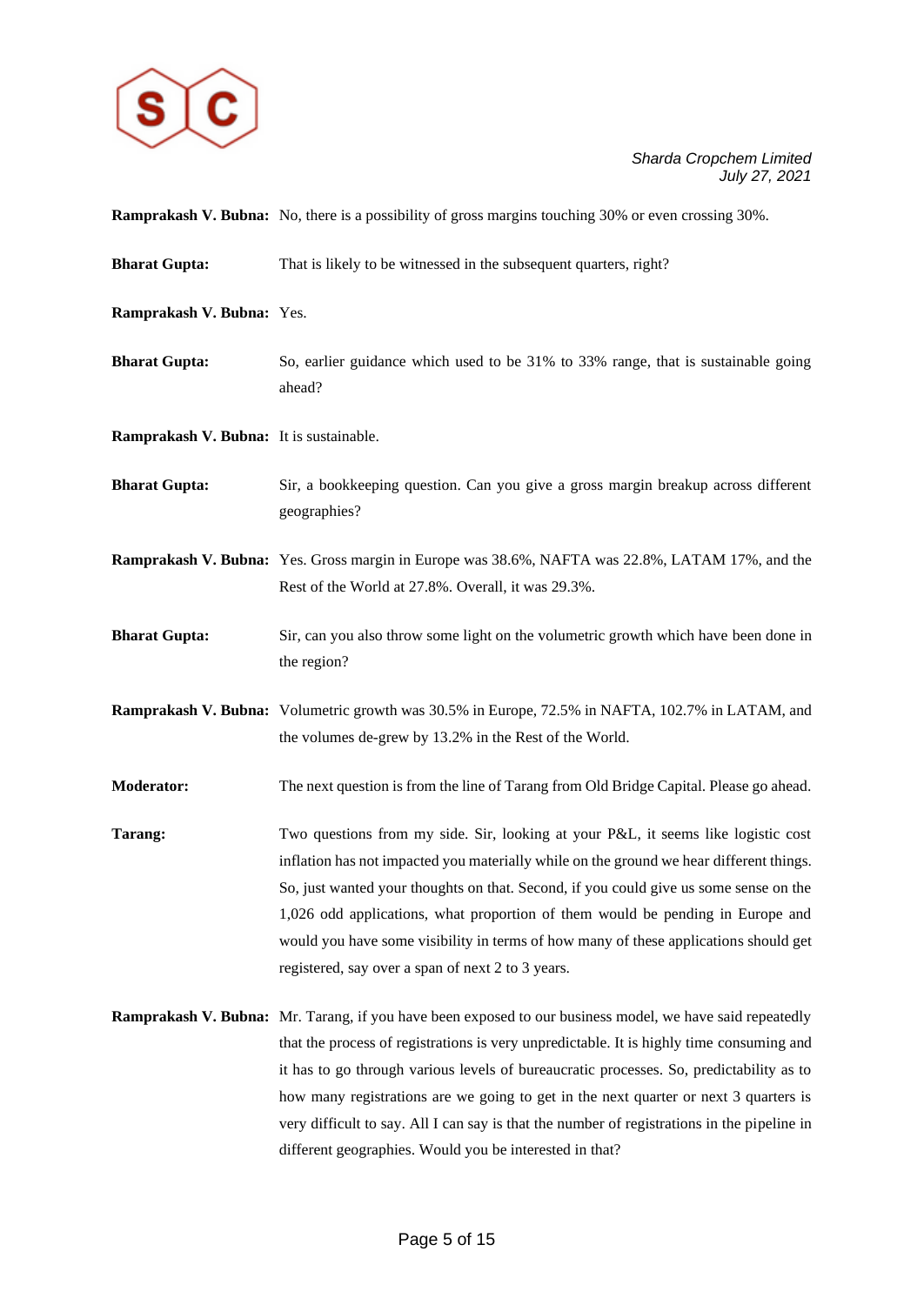

| Tarang:           | Yes sir.                                                                                                                                                                                                                                                                                                                                                                                                                                                                                                                                                                                                                                                                                                                                                                                                                                                                                                                                                                                                                                                                                                                                                                                                                                       |
|-------------------|------------------------------------------------------------------------------------------------------------------------------------------------------------------------------------------------------------------------------------------------------------------------------------------------------------------------------------------------------------------------------------------------------------------------------------------------------------------------------------------------------------------------------------------------------------------------------------------------------------------------------------------------------------------------------------------------------------------------------------------------------------------------------------------------------------------------------------------------------------------------------------------------------------------------------------------------------------------------------------------------------------------------------------------------------------------------------------------------------------------------------------------------------------------------------------------------------------------------------------------------|
|                   | <b>Ramprakash V. Bubna:</b> The figure is about 648 registrations in Europe which are in pipeline, 137 registrations<br>in NAFTA or North American countries, 154 in Latin American countries, and 87 in<br>Rest of the World.                                                                                                                                                                                                                                                                                                                                                                                                                                                                                                                                                                                                                                                                                                                                                                                                                                                                                                                                                                                                                 |
| Tarang:           | And on logistics?                                                                                                                                                                                                                                                                                                                                                                                                                                                                                                                                                                                                                                                                                                                                                                                                                                                                                                                                                                                                                                                                                                                                                                                                                              |
|                   | Ramprakash V. Bubna: Logistics have increased considerably. In our case, logistics have increased by about<br>38% from Q1 FY21 to Q1 FY22 but since the freight cost forms a very small<br>percentage of our total cost, the impact is not so much felt in totality. On the other<br>hand, in the case of non-agrochemical business, logistics form a very significant part<br>of the cost. So, there we have been able to pass on more than 50% of the price increase<br>on our consumers. Nowadays when we quote to the consumers, we tell them this is our<br>FOB price this maybe \$4,000 per container is the sea freight from the port of shipment<br>to the port of discharge, but sometimes this \$4,000 goes up to \$16,000. Then we tell<br>them we can share $50\%$ , so out of this \$12,000 increase, \$6,000 will be borne by us<br>and \$6,000 will be borne by the customers. They are fully aware of the situation and<br>without much of a grudge, they are willing to pay 50%. Sometimes, we also ask more<br>than $50\%$ and since it is the universal phenomenon nowadays – everywhere, the<br>situation remains the same $-$ so we don't have much of a difficulty in passing on the<br>logistics cost to our consumers. |
| <b>Moderator:</b> | The next question is from the line of Somaiah from Spark Capital. Please go ahead.                                                                                                                                                                                                                                                                                                                                                                                                                                                                                                                                                                                                                                                                                                                                                                                                                                                                                                                                                                                                                                                                                                                                                             |
| Somaiah:          | Sir, my first question is with respect to the top line growth. Can you just share some<br>colour in terms of the broad macro trends that you are seeing in Europe & NAFTA and<br>the broad macro environment there both in Europe & NAFTA?                                                                                                                                                                                                                                                                                                                                                                                                                                                                                                                                                                                                                                                                                                                                                                                                                                                                                                                                                                                                     |
|                   | Ramprakash V. Bubna: There has been an increase in demand and growth. As you are all aware, agriculture<br>assumes the highest priority for the government in all the countries. So, there is no<br>drop or no stillness in the demand. The demand for food products is growing rapidly<br>with an increase in the world population. This demand has not been impacted adversely<br>because of COVID-19.                                                                                                                                                                                                                                                                                                                                                                                                                                                                                                                                                                                                                                                                                                                                                                                                                                       |
| Somaiah:          | With respect to our previous comments on having a better penetration in the last quarter<br>being one of the drivers, what has led to us in terms of relativity higher penetration last<br>quarter? What has aided in better penetration last quarter?                                                                                                                                                                                                                                                                                                                                                                                                                                                                                                                                                                                                                                                                                                                                                                                                                                                                                                                                                                                         |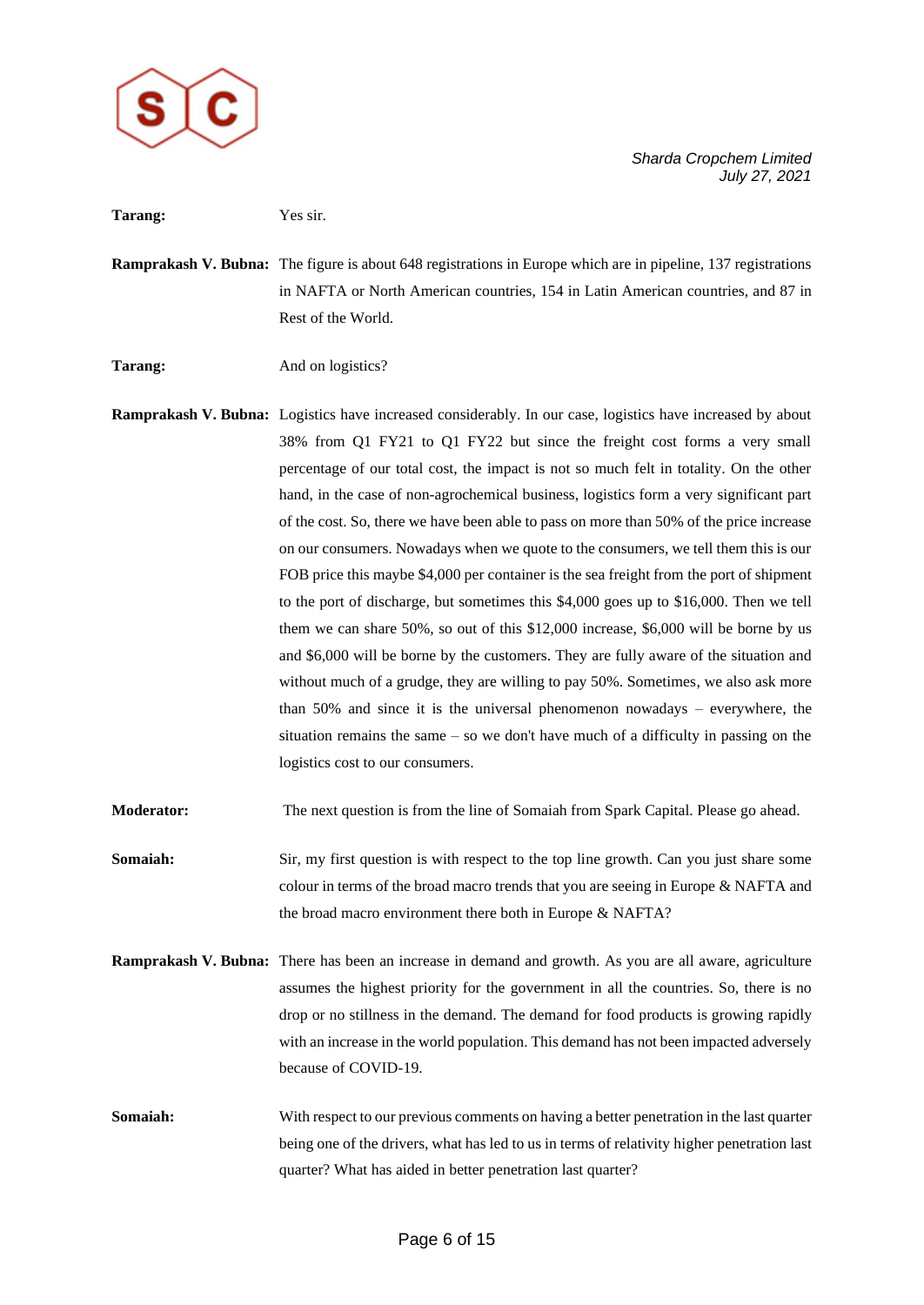

**Ramprakash V. Bubna:** Wider product mix and longer presence in the market, good quality, and good service.

- **Somaiah:** In terms of raw material cost price trajectory, how are you seeing things from Chinese raw material cost angle? How has it been in the last quarter and how are you seeing things currently?
- **Ramprakash V. Bubna:** I have been proved wrong in the last few quarters. I was thinking that Chinese prices are subduing and they did that for some time. Now, they have started increasing and the trend is mixed. For some products, the availability is comfortable. For some products, the current price is maybe 40% or 50% of the price about a year back. In other products, the prices came down to 30% to 40% and now they have gone up to 60%. So, it is a dynamic and continuously changing situation. It varies from product to product. Overall, there is a small increase but it is affordable and manageable.
- **Somaiah:** Now that we have a very strong 50% growth in this quarter, what is our thought process in terms of the outlook for this year, both in terms of top line and margin front?

**Ramprakash V. Bubna:** I would say around 15% +/- 3% to 4%.

- **Somaiah:** One last question, sir. What would be the reason for the tax rate higher this year and when we expect things to kind of get back to normal in the subsequent quarters?
- **Ashok Vashisht:** Last year, we got some benefits in MAT credits and this year in Sharda Cropchem Limited, we have got dividend income from a subsidiary company, where there is a tax implication. When you consolidate the accounts, the dividend from subsidiary company gets eliminated whereas Taxes payable remains; leading to higher effective tax rate. The tax rate would be in the range of 30% to 32% in FY22.

**Somaiah:** Can you please give us the volume number on a quarterly basis?

**Ramprakash V. Bubna:** In Europe, the volume is 36,95,752. In NAFTA, it is 26,65,760. In Latin America, it is 15,98,814. The Rest of the World, it is 4,34,390. The total, volume for Q1 FY22 is 83,94,716.

**Moderator:** The next question is from the line of Dhruvam from HDFC Mutual Fund. Please go ahead.

**Dhruvam:** Sir, a question again on the top line – a solid 60% growth. Although we see the last year base was a bit weak, even on a 2-year basis, it is about 50% growth which is very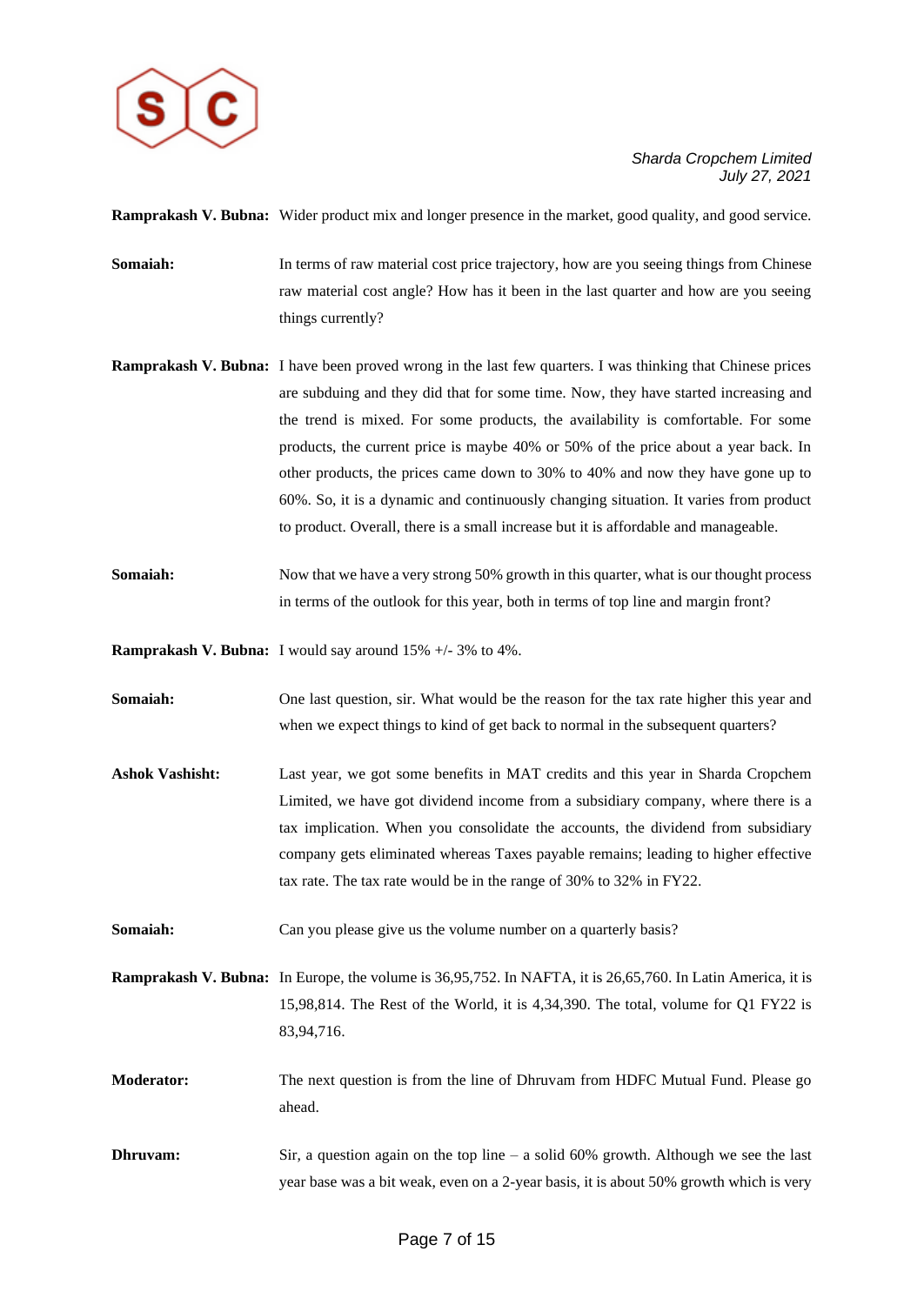

strong. And if I look at some of the global majors, they are talking about a strong demand but not as strong as what we are doing. Also, if I see the trend for the last 2-3 quarters, we have been doing 30% kind of growth. What is changing? Is there something which has changed? If you can help us understand what is driving this growth and what can continue to drive healthy growth for us? The 15% growth guidance looks conservative based on what you have been delivering for the last 3-4 quarters for the full year that you have given.

- **Ramprakash V. Bubna:** I have answered this question in part to one of the previous participants. I would say it is greater penetration in the market and more acceptability among the customers. When you enter the market as a generic company, for the first 2 years, many people don't know you and they keep their fingers crossed whether we will be able to perform and deliver. Slowly, they are gaining confidence in our capability to perform and deliver the goods on time as per their requirement. Our prices are always better than the multinationals. So, they say why not associate with Sharda Cropchem? I think these are some of the factors which have helped us.
- **Dhruvam:** Of course, our size is relatively smaller than the global majors, but I would understand you are gaining market share from some of these guys. I mean we Indian players are gaining market share from these guys. Is this the trend which is happening? The innovators are not cutting prices and that allows you to penetrate or push your product even better more? And I believe if this trend has started now, it seems as if it only started recently – I mean the acceleration in trend – why do you think that the growth will only be 15%? Why not be higher than that?
- **Ramprakash V. Bubna:** We are playing on a very tough terrain. The multinationals are still controlling, about 75% of the market or even more, and we have a very small pie. We are not big enough to force them to cut down on the prices. Our presence is not impacting them. For us, of course, in terms of relatively or percentage-wise, we are growing, but we have a very small market share compared to them.
- **Dhruvam:** Yes, considering the growth that you are doing.
- **Ramprakash V. Bubna:** Our 30% growth may impact them by 1% or half a percent.
- **Dhruvam:** Yes, true sir, it is relatively small for them, but I'm just wondering on a very incremental basis, you are taking a decent market it seems and this seems a developing trend. So, I am just trying to understand why this cannot continue for a very long time?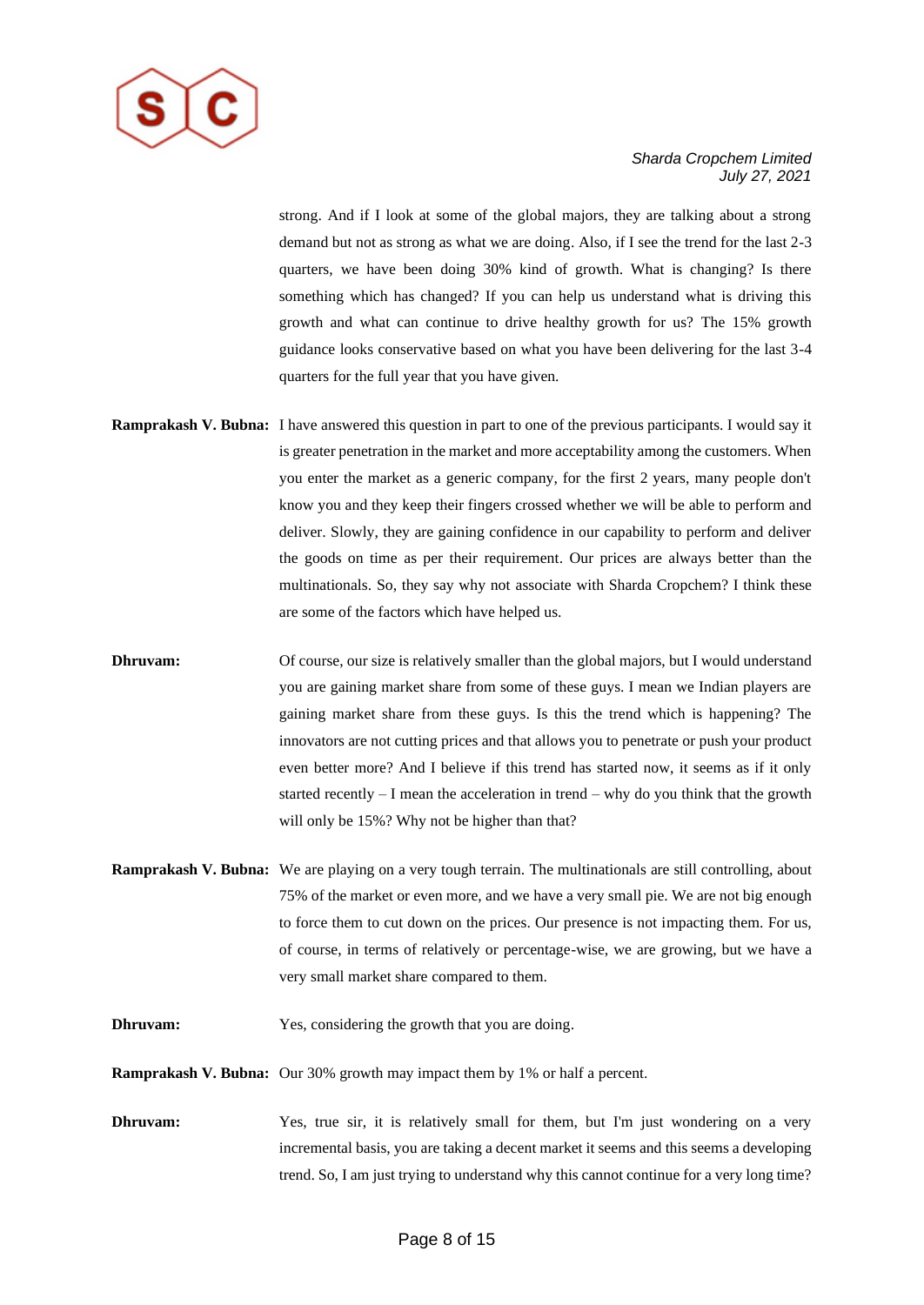

Given the cost advantage that you have, if the innovators are not cutting prices, this trend should ideally keep continuing. More and more this shift will happen because this is your speed right now. As it gains scale, others will also look at you for sourcing, isn't it?

- **Ramprakash V. Bubna:** These are the factors which are giving us the confidence to survive, sustain and of course grow. The path is very difficult, there are multiple challenges everyday and things are not so easy as it appears on paper. In reality, we surpass a lot of challenges to perform.
- **Dhruvam:** Just to also better understand on this growth, is there any set of products which are driving or is it also probably because the last few quarters have also been coincided with a lot of these shipping and sourcing issues. Additionally, we have been able to better prudently manage our sourcing that is why we are also getting larger volumes. Probably others are not able to do that. Is that also a factor which is helping us or that's not a big thing that you see?
- **Ramprakash V. Bubna:** No. These are the factors which are really helping us coupled with our ability to take quick on-the-spot decisions. If the shipping company says the prices have increased by 20%, we don't try to bargain, we accept it because we know after 2 days it may become 30%. And this is what we are facing and experiencing everyday. Our customers in the non-agro business keep on complaining that 1 week back you said this is the freight, now you are quoting differently. We are politely asking them to check up from any other sources, as we are not making any extra money. And they do checkup – everybody is very intelligent and smart. Our ability to adapt to the situation is helping us to grow.
- **Dhruvam:** What I was trying to also understand is say for example the shipping issues get resolved in a year or two, this is what the market forecast is generally. So, would this growth normalize? Because then the other players will also start entering the market and try to take your share, is that a thing?
- **Ramprakash V. Bubna:** If those things improve, we will be very happy. However, I don't think it is going to cost us in terms of volume and growth. We will also take advantage of that situation as everybody else.
- **Moderator:** The next question is from the line of Rohan Gupta from Edelweiss. Please go ahead.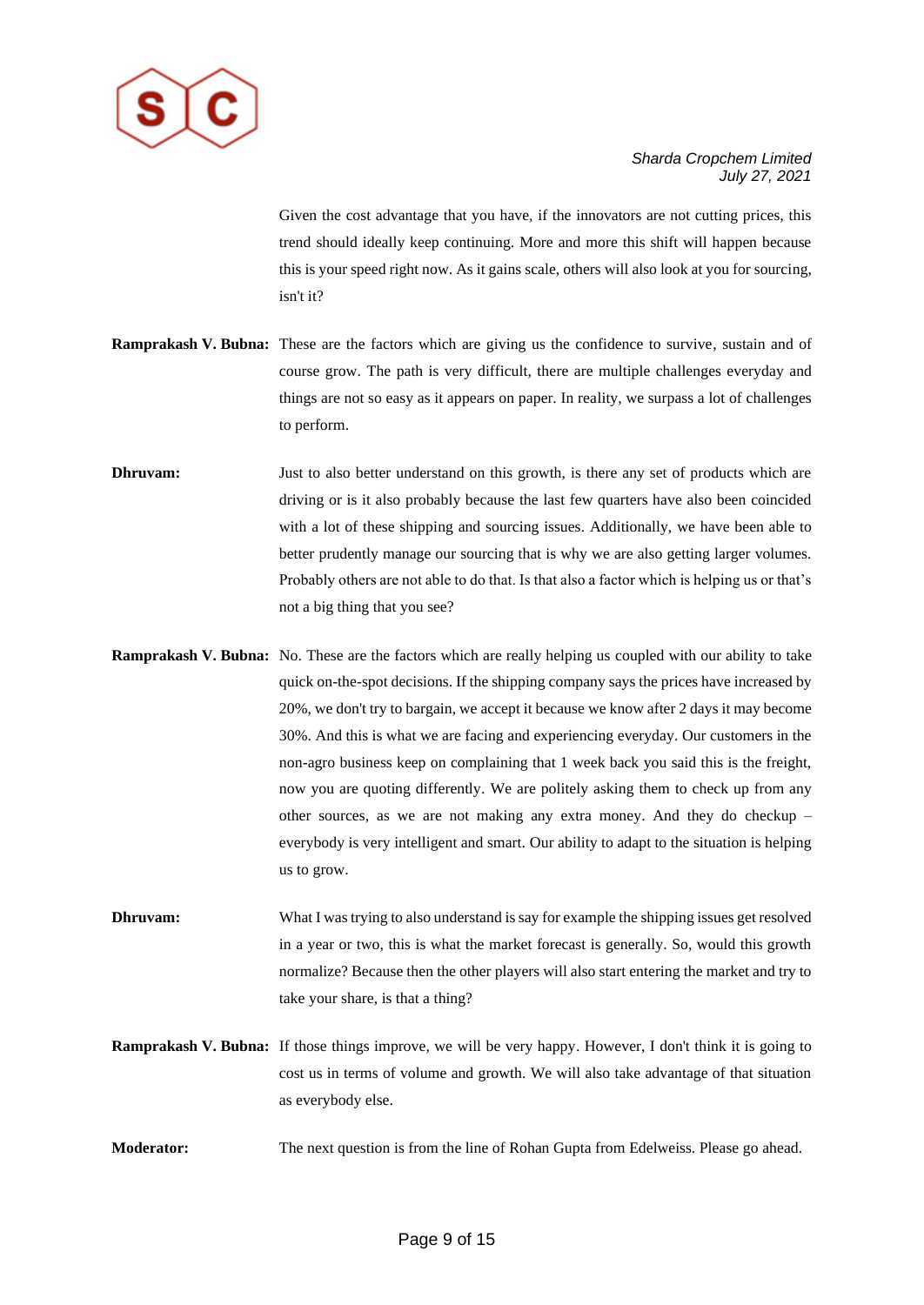

**Rohan Gupta:** Sir, first of all, congratulations on such a strong set of numbers driven by volume growth – almost 50% in the current quarter. While you also just mentioned that the times are very challenging and you still mentioned that for full year growth which is close to 15% growth, I understand that it is coming from the conservative approach which you have but given such a solid growth in the first quarter itself  $- I$  am just slightly elaborating from the previous participant's question – we have already achieved such a solid growth. It means that even for the rest of the year we do only the 5% to 6% growth, we will achieve 15% growth for the full year. You mentioned that the times are challenging, and we don't know how the competition will act in the market. Can you elaborate a little bit more what are the challenges you are seeing? You have also mentioned that the global agri in the current scenario has benefited, pandemic has helped the global agrichemical industries, all these things and the volume-led growth which we have seen in the current few quarters, it is mainly driven by you mentioned that they have increased further your penetration in the main market. So, what are the concerns and what are the challenges which you are seeing in the market which can deter you in the rest part of the year from growing at the same pace?

**Ramprakash V. Bubna:** Rohanji, the biggest fear today is a sense of uncertainty. The COVID-19 pandemic was totally unthought of about 15-16 months back and when our prime minister declared the lockdown for the first time for about 3 weeks if I recollect, we were thinking that after 3 weeks, things will come down to normalcy. Then it got extended by another 2 weeks. Now, the whole thing is getting extended for about 16 months. So, there are a lot of uncertainties which nobody can be confident of what is going to happen next. Now people are talking about delta, gamma and all kinds of various variants. So, we do not know. It is going to impact the whole world, the whole universe, and we will be a part of it. We avoid to be over confident, we do not want to have and we should not have.

> The shipping or freight cost, nobody could imagine that a container which we used to pay \$1,500, we will have to pay \$15,000. The shipping companies are surviving and the businesses are surviving. There are a lot of such things. There can be any climate change; now we hear some glaciers melting – many things; sea water level rising. These are the acts of nature. Such heavy rain in the city of Mumbai and other parts of India was not imaginable. Some of these factors are affecting some people very badly and if some section of people gets affected badly, the indirect impact will come on everybody. I cannot name any specific factors, Rohanji, but the things are uncertain.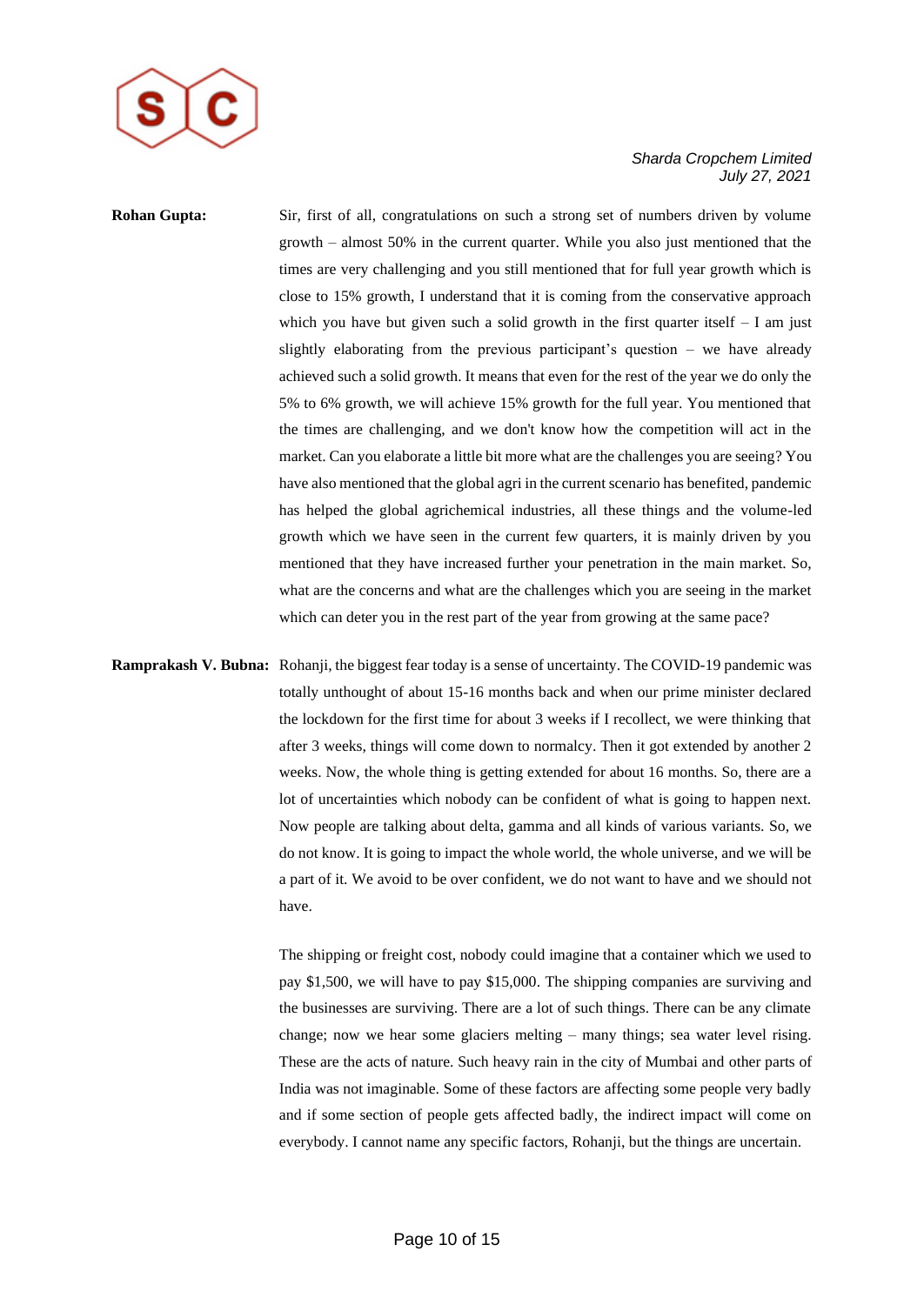

## **Rohan Gupta:** I fairly understand that we are living in a dynamic world more so after the pandemic but many risks related to agri have always remained there in agri input industry because that is the nature of the industry – especially the monsoon, unpredictable nature of rainfall and the climatic condition. That definitely we have always been. Yes, I understand in the last 1 year we are living in the pandemic environment that is quite uncertain for everybody. Apart from that, if things remain like this, do you see that this kind of growth in the current quarter which we have seen, if it is mainly driven by our further penetration in other markets and the people's probable increasing acceptance of generic products that was business we had primarily. I am not getting into once again the uncertainty of the nature of the pandemic. I am just saying if the current scenario continues and the kind of work which your company has done in the last 1- 1/2 years which has helped you in gaining more penetration in many markets, can we have 30% to 40% kind of volume growth for this year?

- **Ramprakash V. Bubna:** I would say in totality, I would place it around 15% to 20% or 12% to 18%. We may grow, but today I will be very afraid to project a big figure because I have to face you after 6 months again. I have to be very practical.
- **Rohan Gupta:** The 15% to 18% growth you are talking about is mainly volume-led growth?
- **Ramprakash V. Bubna:** Volume plus the profitability also EBITDA and all those related ratios.
- **Rohan Gupta:** Sir, you were saying that given a conservative scenario, you want to give a 15% growth.
- **Ramprakash V. Bubna:** Yes.
- **Rohan Gupta:** That, you are talking about mainly volume or is its total revenue growth which includes both price increase as well as volume?
- **Ramprakash V. Bubna:** It is total revenue.
- **Rohan Gupta:** The prices are continuously rising, right? Commodity prices or input prices are continuously rising. You just mentioned that though sometime back China was showing some cooling off in the prices, however, it has once again started hardening. So, it means that we will continue to live in a price rising scenario, correct Sir?
- **Ramprakash V. Bubna:** Both ways. Sometimes we get quotations from our regular suppliers which is surprisingly at a low price and some other time the same supplier for some other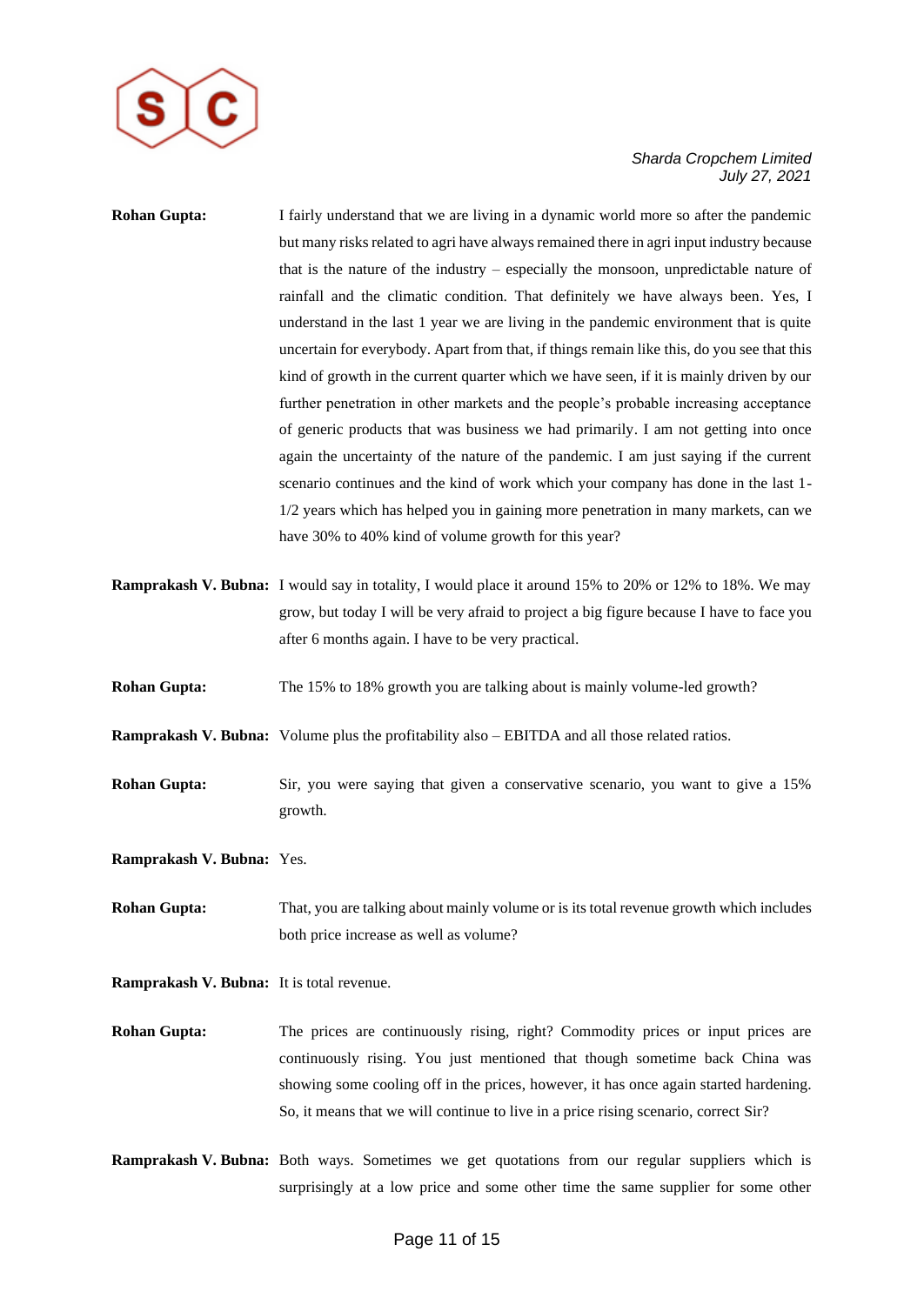

products, the prices are higher. So, it is totally a question of supply and demand. For a company like Sharda, it is very difficult to make a precise prediction. We will say that this is our intuition that we should be able to withstand and all. I am very confident of our committed and dedicated team. Every crisis they find some unique ways, solutions, and emerge as a winner. We have not faced any failure situation anywhere.

- **Moderator:** The next question is from the line of Dhruvam from HDFC Mutual Fund. Please go ahead.
- **Dhruvam:** Just one clarification again. Do you see a trend of pre-buying which is also aiding growth because there are a lot of supply issues? So, people are trying to stack up to just avoid any future uncertainty. Is that also a trend that you are seeing, and which is also aiding growth?
- **Ramprakash V. Bubna:** Mr. Dhruvam, you are a very intelligent person. You know many things. This is also the case. A lot of people are doing some pre-buying and they want to be more sure and certain because agriculture is one activity where nature doesn't give you time. If there is rain, it comes all of a sudden – you have to be prepared for it and any kind of eventuality. So, there is a pre-buying trend. Those who can afford and who are more certain & confident, are trending to do some pre-buying.
- **Dhruvam:** I am not sure, but is there from an overall inventory level, have they in the system I am saying about the system, not our inventory level – have they increased significantly or the inventory levels are normal? So, pre-buying is largely getting even absorbed at the final consumer level also?
- **Ramprakash V. Bubna:** They are getting consumed at the final consumer level. People are preparing, say for example if the spring is in the month of April or May, people used to start stacking the goods sometimes in the month of February-March. Now, the same people are thinking or planning to have the goods in their warehouses in December. They don't want to take chances. I don't know what makes them so uncertain. So, a lot of people are trying to buy and have the goods in their warehouses even in the month of December. It does not mean that they are increasing the quantities in a very big way, but they are making themselves secure.
- **Dhruvam:** Just to understand how the business works is, for example, you sell to the distributor and distributor finally sells to the final consumer. Say, for example, the distributor was earlier associated with an innovator that he was buying the innovator's product and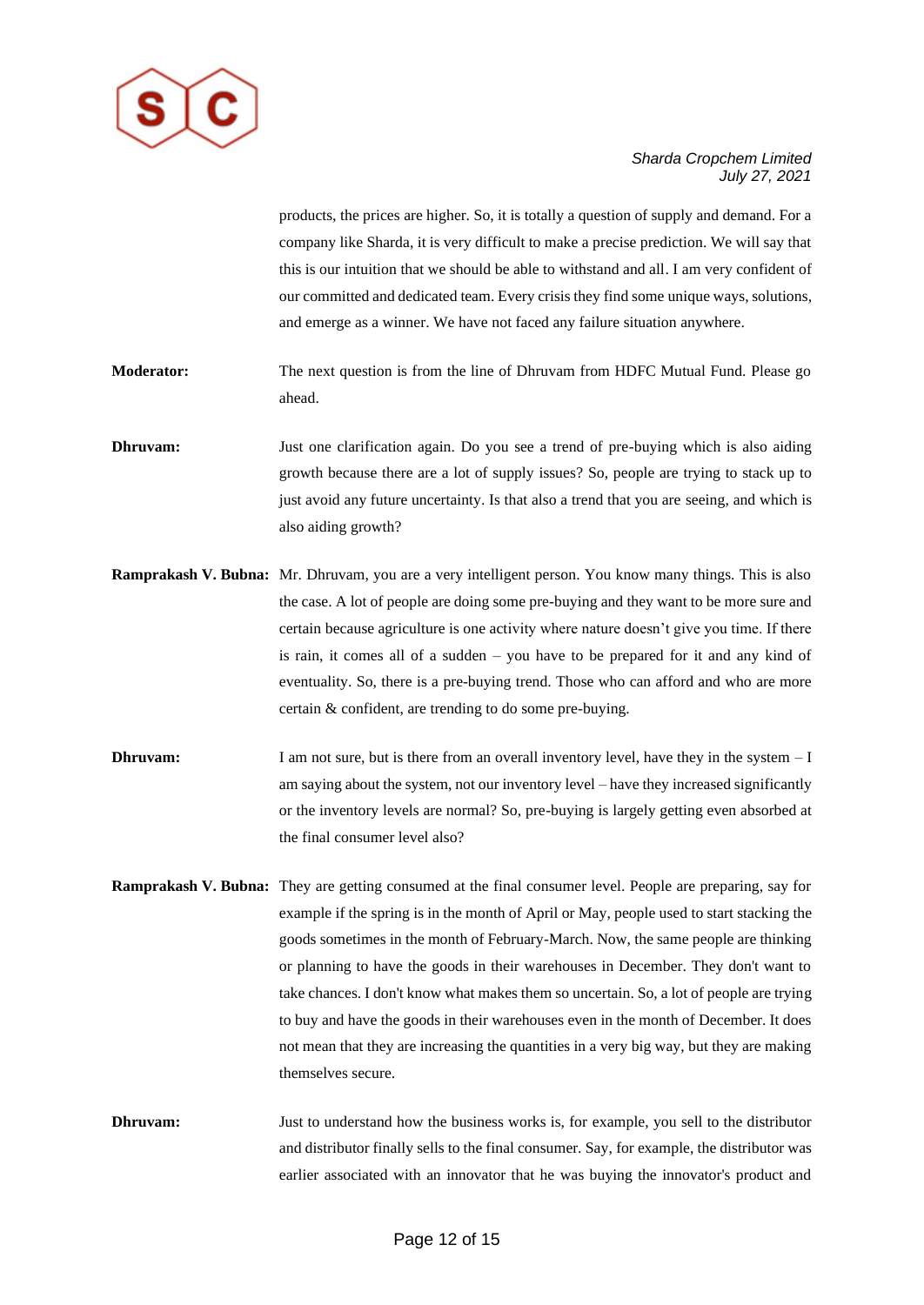

selling that branded product, now you come in because you have that product available – he comes to you, he buys from you, he probably has an advantage now. Have you in your past experience seen that the distributor goes back to the innovator after getting the benefit from you, he realizes how much benefit that you provide, does he still go back to the innovator and start procuring for him when the situation normalizes or you get a sticky customer that way?

- **Ramprakash V. Bubna:** This is not a general trend. Once the customer is accustomed to buying from us, he is intelligent enough not to spend unnecessarily higher prices and buy from the innovators.
- **Dhruvam:** That is what I was thinking because anyways, you are marketing it market-to-market you are pricing to the innovators. You don't keep a differential pricing.
- **Ramprakash V. Bubna:** Unless we run into a situation when our supplies have dried up and to replace those supplies if we need 4 to 6 weeks or 8 weeks, then of course, he will go to the multinationals, but as long as our goods are available, he will not go to them and pay higher prices.
- **Dhruvam:** So, once you get a customer, it is largely for a very broader sense, one should assume it is largely sticky – he will continue to give you volumes?
- **Ramprakash V. Bubna:** And there are many customers who want to play safe. If they have a requirement of say 100 gallons, he will buy 80 gallons from the multinational and 20 gallons from Sharda Cropchem. After 2 years, he will reduce the multinational share to 75 gallons and buy 25 gallons from us. In this way, they are also securing themselves.
- **Dhruvam:** Sir, a small question on the foreign exchange item. Why do we have this forex fluctuation? I understand we have global trading, but what this item relates to that you have shown in the P&L?
- **Ramprakash V. Bubna:** This is mainly the cross-currency exchange rates like Euro-US Dollar or Canadian Dollar to US Dollar – all the different currencies and US Dollar.
- **Moderator:** The next question is from the line of Rohit Nagraj from Emkay Global Financial Services. Please go ahead.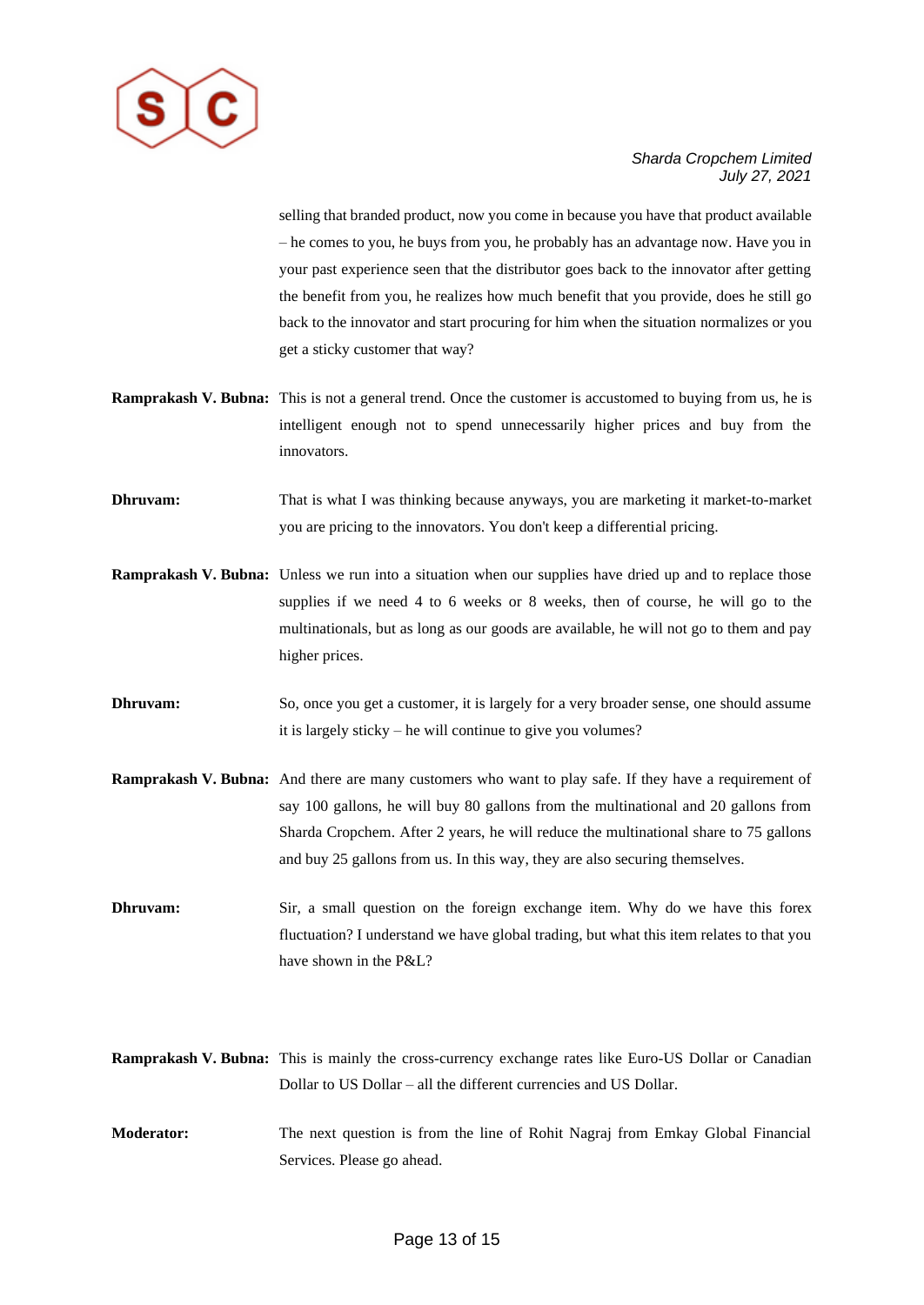

- **Rohit Nagraj:** Sir, basically we are expecting about 20 products going off patent during this decade. Will it have a positive or negative impact on our business and how are we assessing this situation?
- **Ramprakash V. Bubna:** Mr. Rohit, this will be having a positive impact on our business and the biggest advantage we have today in this business is that we are not manufacturers. These kinds of changes affect the manufacturers when a product gets banned. They are sitting with a big capacity to produce it and that becomes idle leaving a vacuum. As we have a very wide range of portfolio, if glyphosate goes off the market, we are not impacted. If there is a big glut of glyphosate in the market, we have less emphasis, we stop buying them. But a person who is manufacturing, he can't help it. He has to dump the product because he can't keep sitting on the stocks. We are very nimble footed, flexible and our business model of flexibility helps us in these kinds of situations.
- **Moderator:** The last question is from the line of Himanshu Binani from Antique Stock Broking. Please go ahead.
- **Himanshu Binani:** I do have a few questions. Firstly, on the intangible write-off side. I just wanted to understand what would be the quantum basically. How should one actually look for the FY22 numbers for the intangible write-offs for this year?
- **Ramprakash V. Bubna:** Mr. Binani, this is a factor which is again not very predictable with certainty. These kinds of write-offs are driven by many factors and a combined effect of all those factors, but I would say that we will not have any significant write-offs. We do not foresee any significant write-offs in this year.
- **Himanshu Binani:** Sir, any sense on the margin profile for this current year or the next 3 quarters basically? Given an inflationary raw materials situation, how does one look into the margins profile overall?
- **Ramprakash V. Bubna:** We are very positive. We are hopeful of improving our margins as the time passes.
- **Himanshu Binani:** One last bookkeeping question from my end. Can you please help us with the registration's breakup geography-wise?
- **Ramprakash V. Bubna:** The registrations geography-wise is 1,347 registrations in Europe, 237 registrations in NAFTA countries or North American, 748 registrations in LATAM and 238 registrations in Rest of the World. The total registration count stands at 2,570 as on Q1 FY22.